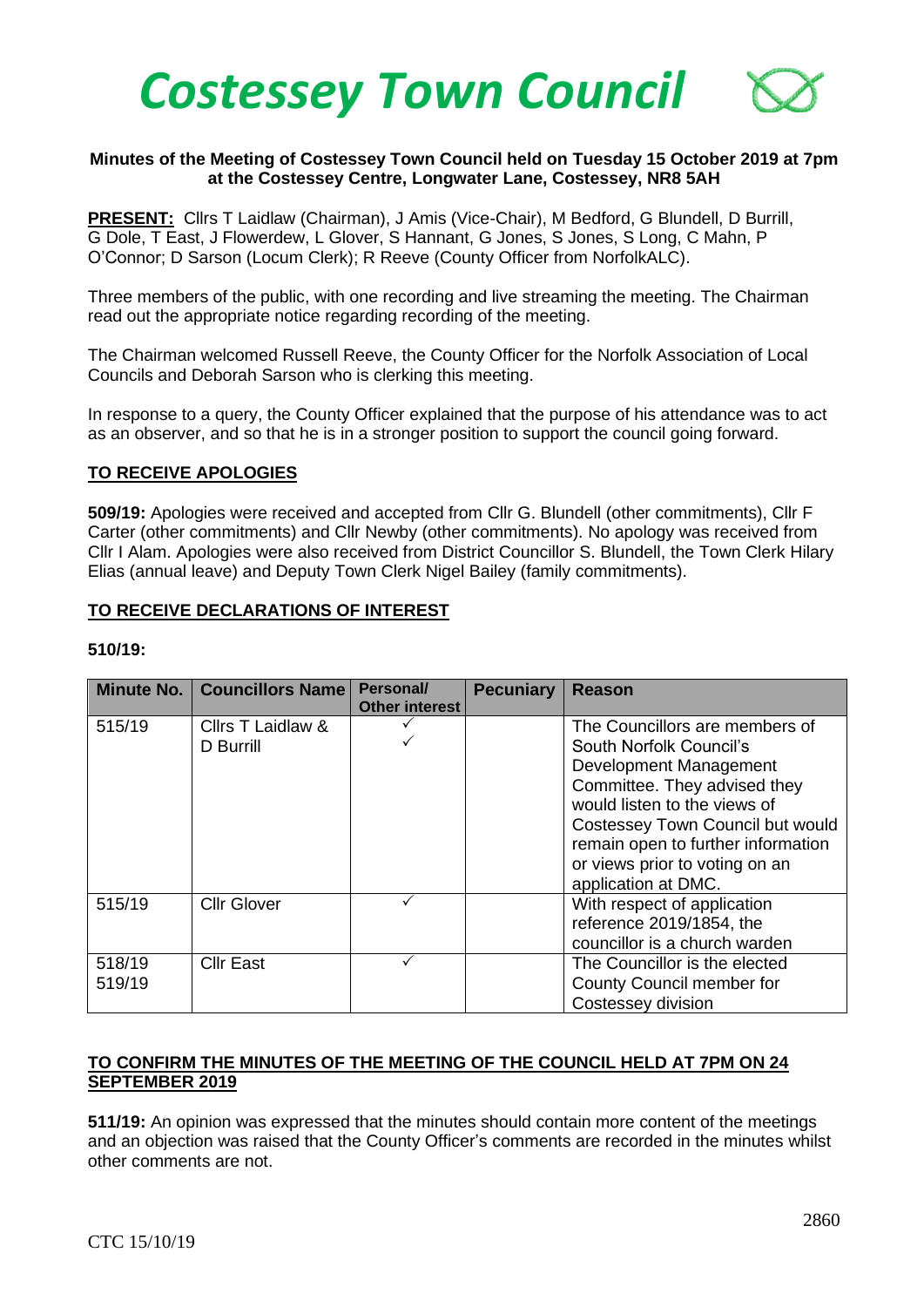#### **512/19: It was RESOLVED to amend minute 470/19 to correct a typographical error and minute 477/19 to replace the word 'advised' with 'gave his professional opinion'.**

**513/19:** Issues were raised with the accuracy of the minutes in respect of items 489/19 and 492/19; however, no further amendments were proposed.

#### **514/19: It was RESOLVED to approve the minutes of the meeting held on 24th September 2019 with the above amendments as a correct record. ACTION: Town Clerk**

A recorded vote was requested: For: J Amis, M Bedford, D Burrill, F Carter, T East, L Glover, S Hannant, G Jones, S Jones, T Laidlaw, P O'Connor; Against: J. Flowerdew; Abstained: C Mahn, S Long

## **TO RECEIVE COMMITTEE MINUTES**

**515/19:** a) Fees & Charges WG of 27 September 2019: **It was RESOLVED to approve the minutes as a correct record and to accept all the recommendations made. ACTION: Town Clerk**

#### **516/19**: b) ECM of 8 October 2019 at 7pm:

**It was RESOLVED to approve the minutes as a correct record and to accept all the recommendations made. ACTION: Town Clerk**

#### **517/19:** c) Burials WG of 8 October 2019 at 8pm:

Cllr T Laidlaw was added to the attendance list, apologies from Cllrs Flowerdew and Mahn were removed as they are not members of this working group, and the words 'to undertake preliminary work on the woodland area as discussed with a view to it being used for the scattering of ashes' were added to the resolution at item BC010/19**.** 

**It was RESOLVED to approve the minutes as a correct record and accept all the recommendations made. ACTION: Town Clerk**

Dumping of rubbish around the cemetery perimeter was noted by Cllr Flowerdew during a recent site visit.

## **TO RECEIVE UPDATES ON MATTERS IN THE MINUTES NOT LISTED BELOW (NO**

**RESOLUTIONS)**

**518/19:** There were none.

## **TO ADJOURN THE MEETING FOR 15 MINUTES' PUBLIC PARTICIPATION**

**519/19:** The members of the public in attendance did not wish to speak on any matters to be discussed on the agenda so the meeting was not adjourned.

## **TO MAKE RECOMMENDATIONS ON PLANNING APPLICATIONS AND CONSULTATIONS, AND RECEIVE INFORMATION ON APPEALS & OTHER PLANNING MATTERS**

## **520/19: a) Planning applications for consideration:**

i) 2019/1854: Mr M Dakers - 9 Wilderness Road, NR8 5GJ - Erection of attached single storey garage – by 21 October 2019. **Comment:** The site for the two proposed car parking spaces in the rear garden to replace the ones that would be lost are very tight, the access of No 9 to the parking spaces could be compromised and there was concern that the proposals represented an overdevelopment of the site and would set a precedent **- REFUSE**

ii) 2019/1955: Removal/Variation of Condition (S73) **-** Mr & Mrs Trivedi - Church Barn, The Street, NR8 5DG - Variation of condition 2 of PP 2019/0382 - to make provision for photo voltaic roof panels and airsource heating – by 23 October 2019. **Comment:** There is concern that the air source heat pumps would cause a noise nuisance and disturbance for the neighbouring property, and about the visual impact of the photovoltaic panels on the Listed building in a Conservation Area. It is recommended that a site visit be carried out. Cllr Glover agreed to call this application in for consideration by DMC at South Norfolk Council **– REFUSE. ACTION: Town Clerk**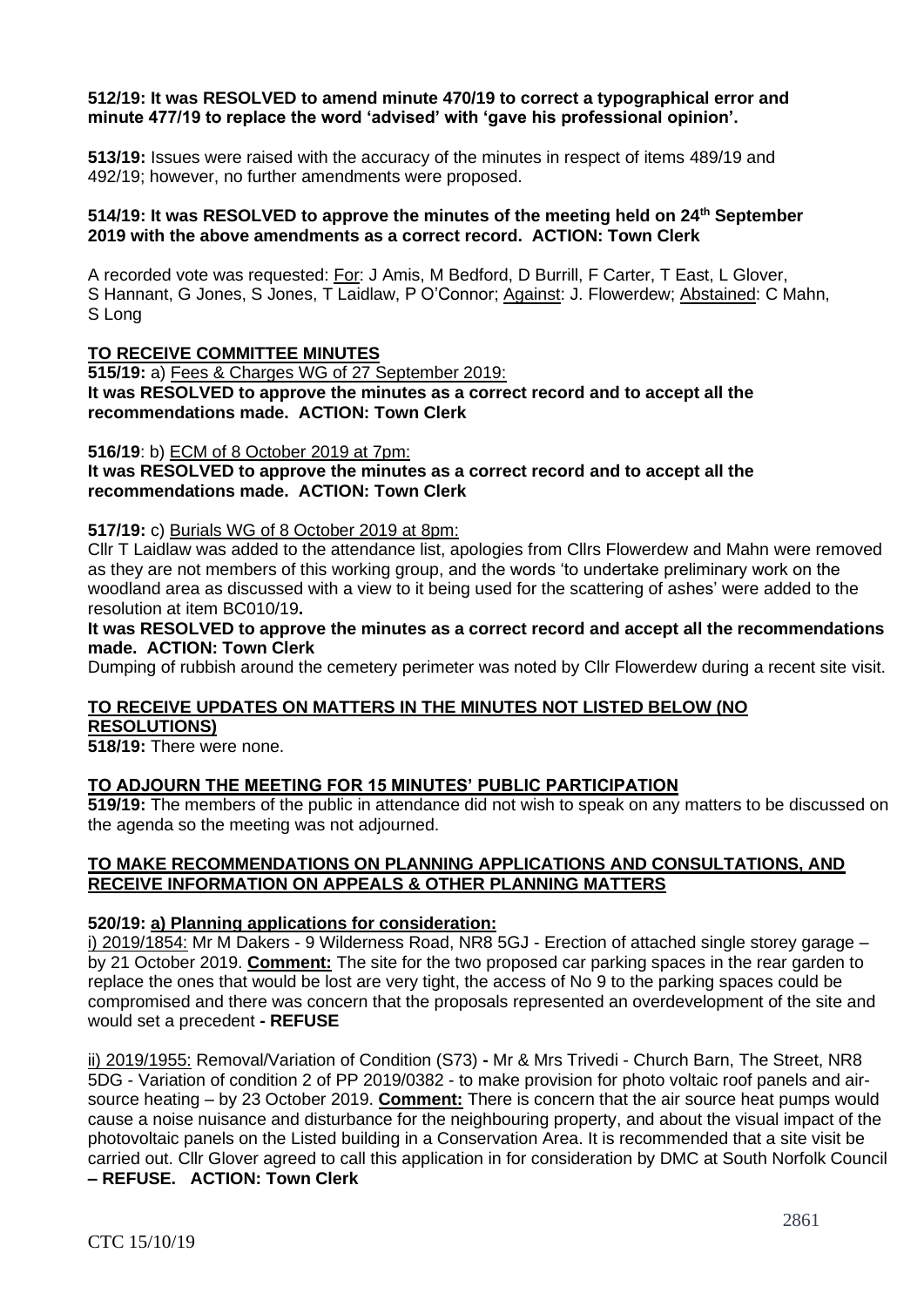# **521/19: b) Information & Planning decisions received from South Norfolk & Norfolk County**

**Councils: (\*Information only. No decisions needed)** See separate sheet. Cllr Flowerdew queried the decision made by South Norfolk Council on application reference 2019/1414 because the application had been approved despite the Town Council's strong objections to it. The Clerk read out the relevant extract from the decision notice which noted the objections but felt there were insufficient planning grounds to refuse it.

**522/19: c) Consultation on Three documents published by the Broads Authority:** (by 22 November) i) Flood Risk Supplementary Planning Document (SPD): it was suggested that the flood risk element could be relevant to Costessey in terms of future impact given the amount of development happening in the area.

ii) Marketing and Viability SPD iii) Statement of Community Involvement (SCI) <https://www.broads-authority.gov.uk/about-us/how-we-work/transparency/consultations>

The consultation was noted.

# **FINANCE MATTERS**

**523/19:** To approve the External Auditor's Report and any action plan required: it was noted that CTC received an 'unqualified' report from the external auditor which is the gold standard for town and parish councils and reflects the fact that CTC is a professionally managed council with all the required policies and procedures for the management of public money. The Clerk/RFO and staff were congratulated on this outstanding result.

# **It was RESOLVED to approve the External Auditor's Report.**

# **TO RECEIVE AN UPDATE ON THE 2020 FETE**

**524/19:** In Cllr Blundell's absence, Cllr Jones reported that elements - of major items - is exactly the same as last year. There are already 43 stall reservations for both the Sunday and Monday.

# **TO CONSIDER HIGHWAYS MATTERS**

**525/19:** Consultation on Norwich Western Link Sustainable Transport Measures: Questionnaire – by 18 October Cllr Amis, as CTC's representative reported that the County Council were currently consulting on sustainable transport measures. It was advised that the questionnaire is suitable for councillors as individuals to respond to and Cllr East encouraged councillors to do so. A corporate response from CTC is not essential. It was noted there are considerable traffic blackspots and there currently appear to be various traffic monitoring sites in the area. The County Councillor noted that the proposed route of the Northern Western Link would ease rat running currently experienced. It was hoped that the bus link in Queen's Hills via West End could be opened to create direct access to the city as a temporary measure until the northern bypass could be installed but bus operators would not support additional traffic calming.

# **TO CONSIDER THE LOCAL GOVERNMENT BOUNDARY COMMISSION CONSULTATION ON**

**NORFOLK COUNTY COUNCIL** (by 2 December)

**526/19:** Cllr Laidlaw who attended the recent information evening advised that the Boundary Commission is concerned about the disparity of representation by County Councillors across the county and has reviewed the current and future (to 2025) number of electors per councillor. Costessey has a significantly higher number of electors per Councillor - 12,500 against 8,500 average across the rest of the county - and this is sought to be redressed by a review of the boundaries. There is some difficulty in redefining the Costessey boundary given neighbouring wards and constraints set by the County Council including not to cross a district council boundary and not to have any two-councillor divisions. The consultation started on 24<sup>th</sup> September and finishes on 2nd December. It was proposed that the council should put forward a considered response to this consultation as without any proposals, the Boundary Commission will make the decision without taking account of local proposals. The County Councillor suggested there were two options to consider including proposing that Costessey should be considered for a two-Councillor division (as an exception to the above rule) given that it is already 45% over the average;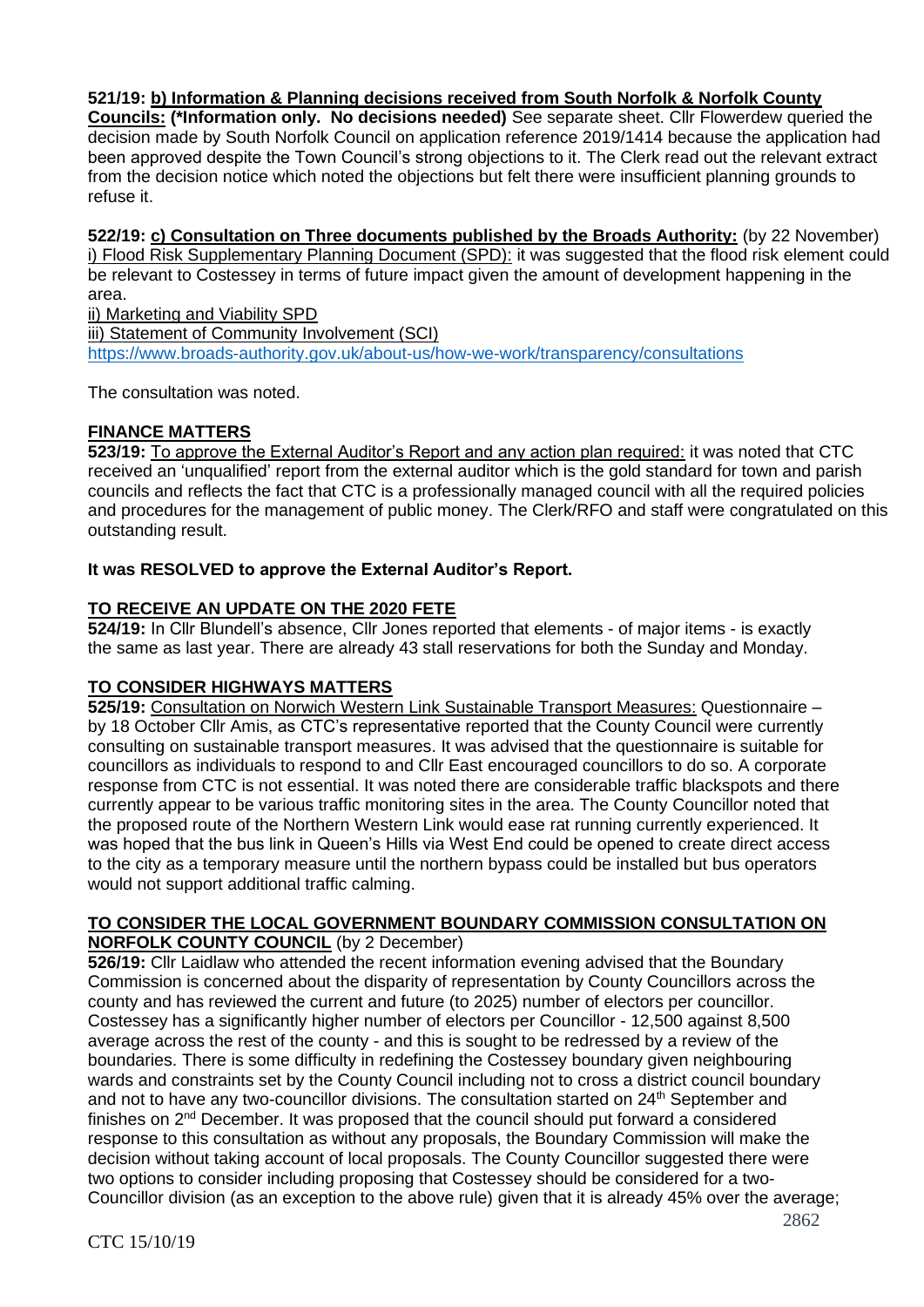the other proposal was that Queen's Hills be considered to be part of the Hingham Division as Hingham is under represented, although this is a largely rural division. In response to concern that there was a lot of information to take in which most councillors were not aware of, Cllr Laidlaw agreed to provide that information as soon as possible.

**It was RESOLVED to set up a Working Group to consider the options for Costessey for the Boundary Commission's review of Norfolk County Councillor divisions and report back to the next meeting of Full council with volunteers to be sought once further information has been provided by Cllr Laidlaw. ACTION: The Chairman**

# **TO RECEIVE CORRESPONDENCE** (Verbal and written)

**527/19:** There was none.

# **TO RECEIVE DISTRICT COUNCILLORS' REPORTS**

**528/19:** The report was noted. The issue of speeding on Townhouse Road was raised and it was asked if the variable speed sign could be considered for placement there, it was agreed that this would be investigated. **ACTION: Town Clerk**

**TO RAISE MATTERS OF STRATEGIC IMPORTANCE (for discussion only - No resolutions) 529/19:** There were none.

## **530/19: THE DATE OF THE NEXT FULL COUNCIL MEETING** was confirmed **as TUESDAY 5 November 2019 at 7pm in the Costessey Centre, NR8 5AH**

# **EXCLUSION OF THE PRESS AND PUBLIC**

**531/19:** The members of the public in attendance left the meeting.

**532/19:** Councillors considered whether to pass a resolution to exclude the press and public from the meeting under the Public Bodies (Admissions to Meetings) Act 1960. It was asked on what grounds the public and press were being excluded from the meeting and were advised that it was because it was likely that in the course of the discussion, confidential staffing matters might be discussed. This was not considered acceptable by two councillors and a recorded vote was requested.

## **It was RESOLVED to exclude the press and public from the meeting under the Public Bodies (Admissions to Meetings) Act 1960 on the grounds that it is not in the public interest to disclose discussion on the items below**

For: J Amis, M Bedford, G Blundell, D Burrill, T East, L Glover, S Hannant, G Jones, S Jones, T Laidlaw, S Long, P O'Connor; Against: C Mahn, J Flowerdew.

**533/19:** Councillors Mahn and Flowerdew left the meeting at 8.46pm.

## **THE FOLLOWING ITEM WAS HEARD IN CONFIDENCE / BELOW THE LINE**

#### **TO CONSIDER THE CHAIRMAN'S TWO-TRACK PROPOSAL AND OPTIONS FOR ACTION IN LIGHT OF THE LETTER FROM THE MONITORING OFFICER, INCLUDING SETTING UP WORKING GROUPS TO PUT THE NECESSARY PROCESSES AND FRAMEWORKS IN PLACE, AND WHOLE COUNCIL TRAINING**

**534/19:** The Chairman provided some clarification on his proposal and responses received. A revised counter proposal had been received from a councillor too late for the Bundle, but distributed to Councillors at the meeting. It proposed five elements which were noted as a framework for further consideration.

## **535/19: It was RESOLVED to extend the meeting beyond 9pm until 9.30pm**